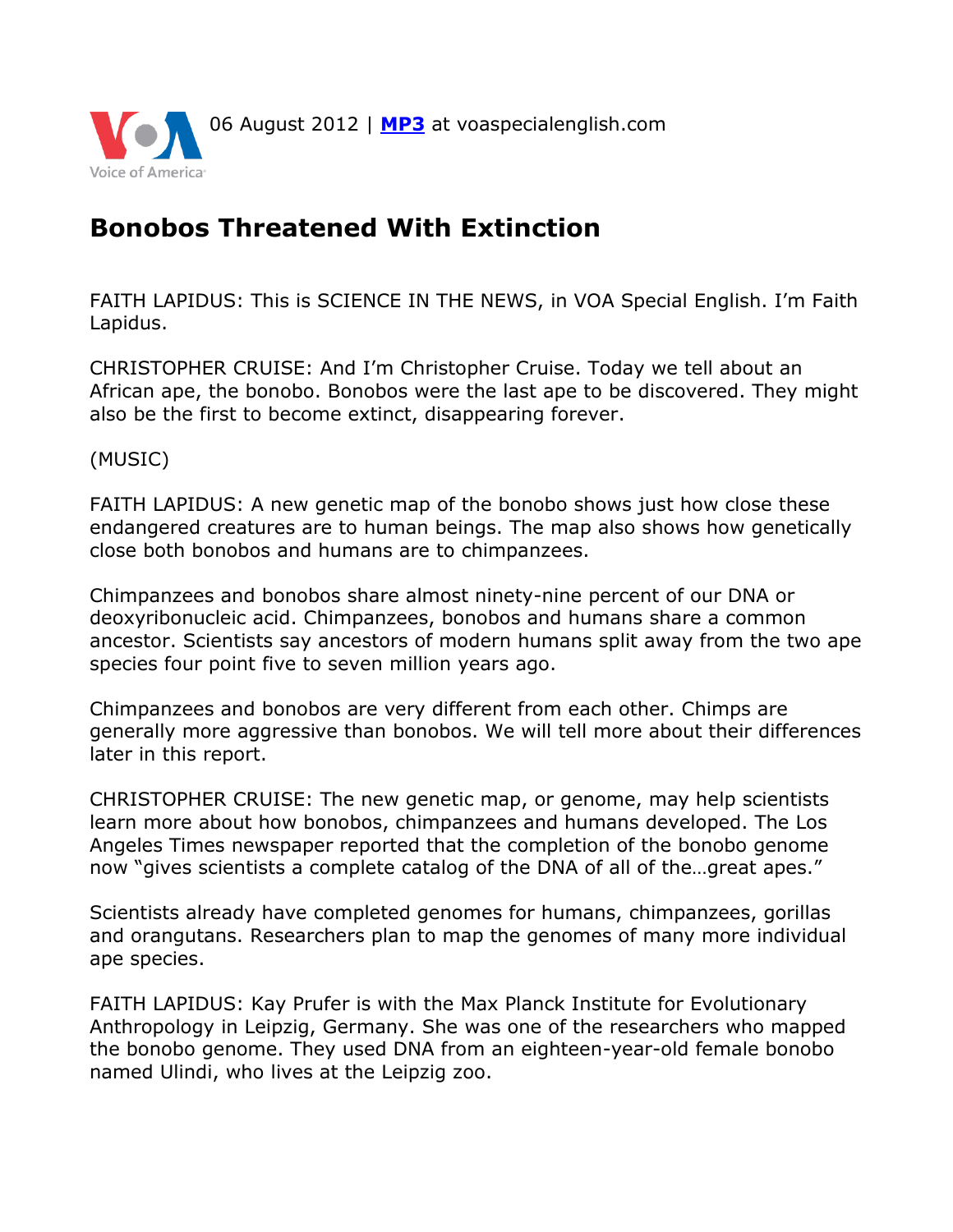KAY PRUFER: "Bonobos and chimpanzees are both our closest living relatives and that is something that you can clearly see in the genome."

CHRISTOPHER CRUISE: The researchers found that in three percent of the shared genes, humans are more closely related to bonobos and chimpanzees than the two apes are to each other. The genome showed that bonobos share about ninety-eight point seven percent of their genes with people and ninety-nine point six percent with chimps. That means they are almost as closely-related to humans as they are to chimpanzees.

The genome maps of bonobos and chimpanzees also show that humans are more closely-related to the two great apes than scientists once thought. Here again is researcher Kay Prufer.

KAY PRUFER: "So I think the most interesting thing that I saw in the genome is really this one point five percent of the genome where bonobos are closer to us, and the one point five percent of the genome where chimpanzees are closer to us."

FAITH LAPIDUS: Bonobos may look like small chimpanzees, but they are, in fact, a completely different species. Kay Prufer says the genetic differences between bonobos and chimpanzees may be explained by where the animals live. In the wild, the peace-loving bonobos can only be found in one place – the Democratic Republic of Congo.

KAY PRUFER: "The formation of the Congo River -- which is about two million years ago -- probably it divided up the ancestor in two different parts; the one below the Congo River, which are the bonobos, and the chimpanzees, which live north of the Congo River; this geological event essentially divided up this ancestor and formed these two different species."

CHRISTOPHER CRUISE: Bonobos have lived for millions of years in a place where food is plentiful. To the north of the river, chimpanzees and gorillas often live close to one another. They compete fiercely for food in a place where there is much less of it. Researchers believe this may explain why chimpanzees are so aggressive and bonobos are not. Researchers say the bonobo genome shows that after the Congo River was formed, the chimps and bonobos did not mate.

Richard Ruggiero is chief of the Asia and Africa branch at the United States Fish and Wildlife Service. He says the mapping of the bonobo genome is an important development. He believes these findings could be of great help to the bonobos the world's most-endangered primates.

RICHARD RUGGIERO: "In the near term, it will raise interest, and that's very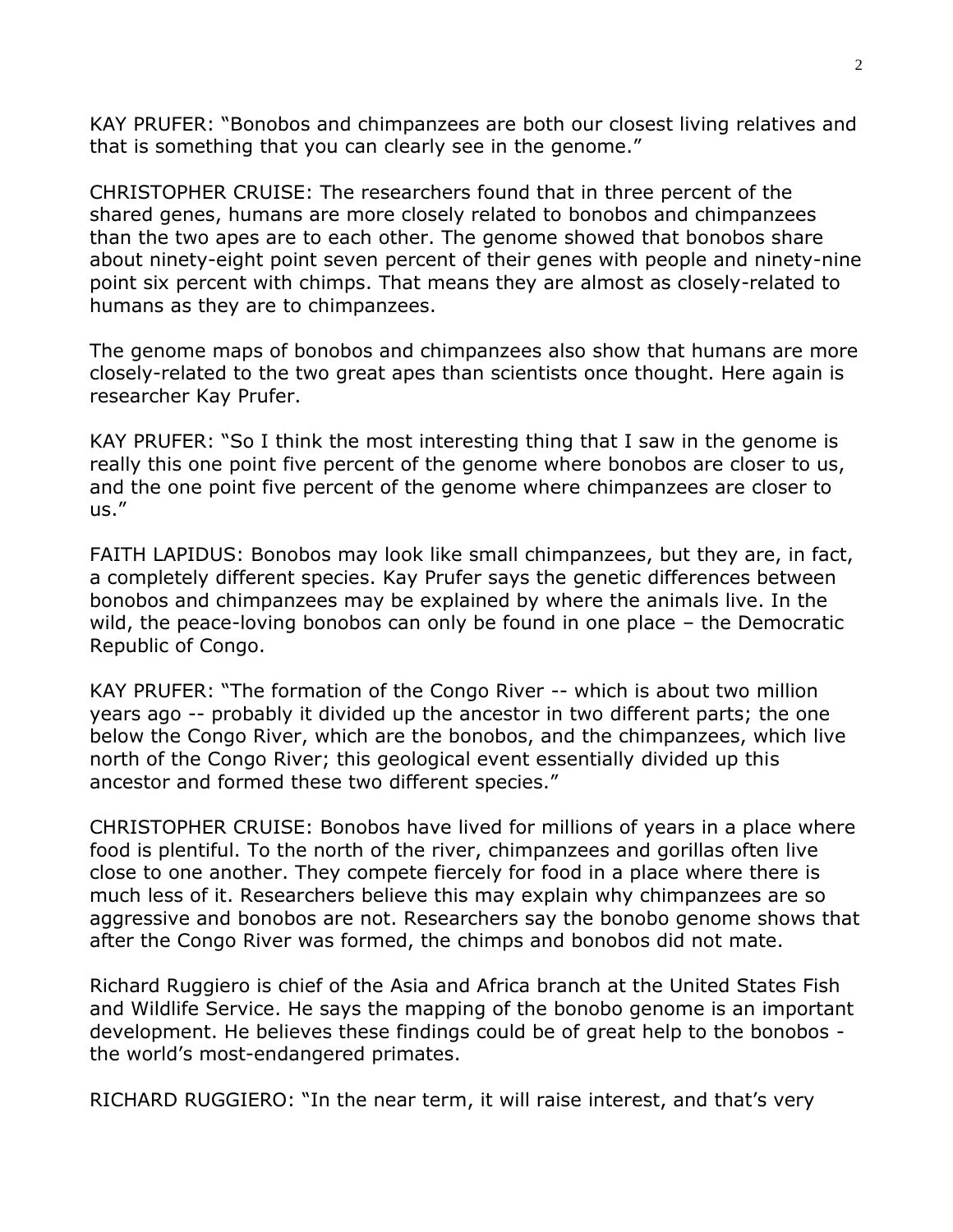important because awareness is the first step in conservation. And developing the will to do something about it is the second step in conservation. And the third step is understanding what to do about it in order to act on that greater will and awareness."

Richard Ruggiero says the new research makes him feel better about the future of bonobos.

RICHARD RUGGIERO: "I think this paper brings some of the intuitions we've had full circle, and puts numbers and more concrete scientific information on something that is quite obvious to those of us who've been closer to them. And so this paper is a wonderful step forward, not only in science but in that important first step of awareness about the plight of this species and what we as humans need to do to ensure that our own activities don't wipe them out."

FAITH LAPIDUS: Environmental and wildlife groups are working with local communities in the Congo to create protected areas for bonobos. And a large bonobo sanctuary near Kinshasa is helping orphaned bonobos return to the wild.

A report on the bonobo genome was published in June in the science journal "Nature." We have placed a link to the report on our website.

## (MUSIC)

CHRISTOPHER CRUISE: Bonobos were the last ape to be discovered, in the nineteen twenties. And they may be the first to die out. Researchers believe fewer than seven thousand bonobos now live in the wild. Scientists and wildlife experts say these great apes provide important information about how humans developed.

As we noted earlier, bonobos look like chimpanzees, but they are a completely different species of primates. They are smaller than chimps, but what is really different about them is their behavior.

Chimps can be aggressive. They kill monkeys, and sometimes each other. But bonobos are peaceful. And they sometimes use sex to settle conflicts. Bonobos can have sex for reasons other than producing young. One researcher said bonobos use sex almost like humans use a handshake.

FAITH LAPIDUS: Male bonobos do not compete with each other and do not fight. And bonobos share food with one another throughout their lives. Chimpanzees usually stop doing that when they become adults.

Sally Coxe is the president of the Bonobo Conservation Initiative in Washington,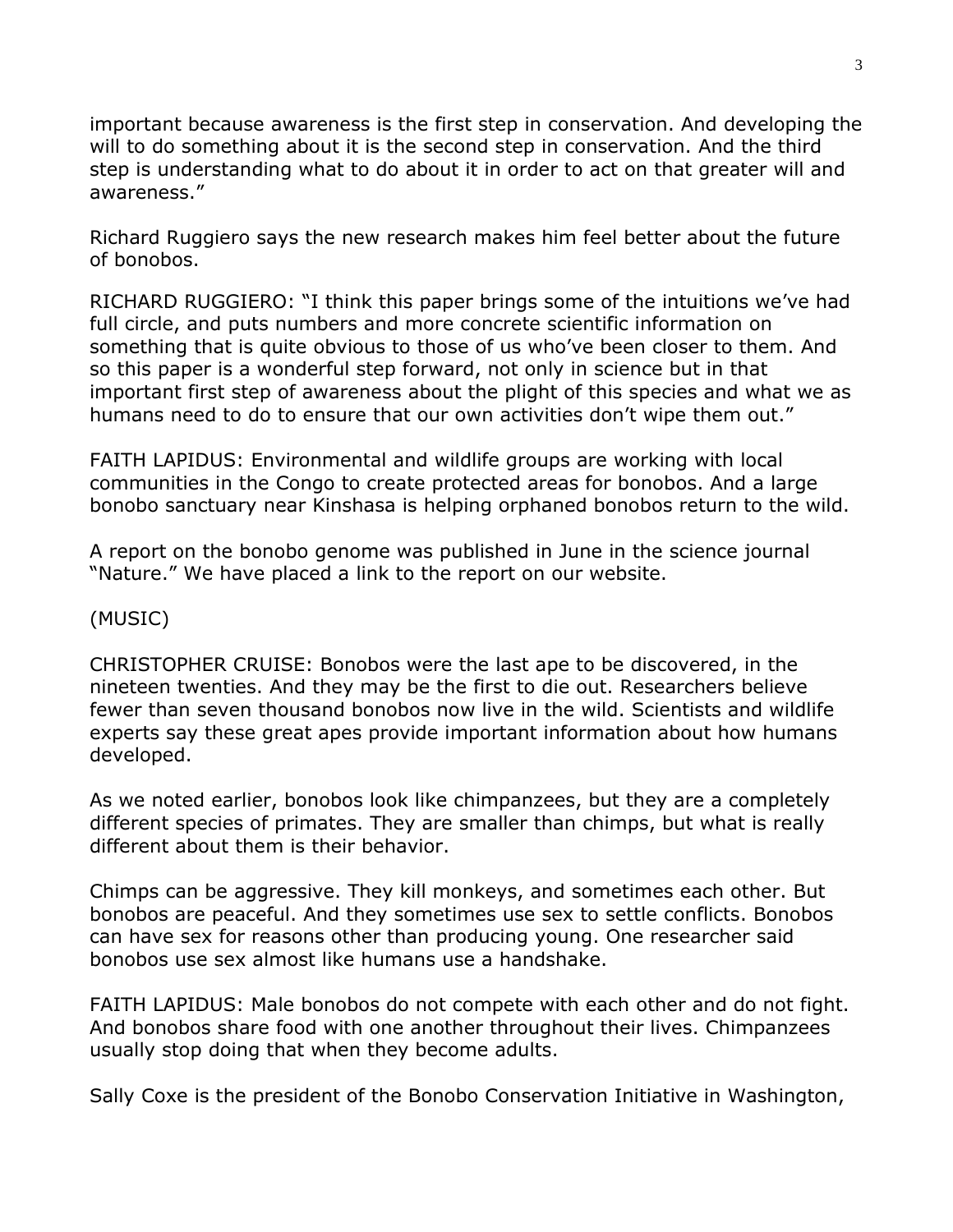DC. She says there are other differences between bonobos and chimps.

SALLY COXE: "Chimpanzees have a male-dominated society, whereas bonobos are matriarchal. The females are in charge. They have a more egalitarian and cooperative society than chimpanzees, and they are the only primate other than humans that has sex not just for procreation. So that's earned them the moniker as the 'make love not war' apes, or the 'hippie chimps' as it were."

CHRISTOPHER CRUISE: Filmmaker Irene Magafan recently completed a documentary called "The Bonobo Connection." Her film tells about a family of bonobos at the zoo in Columbus, Ohio.

Bonobos are the rarest apes in captivity. There are fewer than two hundred of the animals kept in zoos in the United States and Europe. And they are the leaststudied of all the great apes. Irene Magafan says bonobos are the most endangered African ape.

IRENE MAGAFAN: "Biggest threat to bonobos is by far the bush meat trade. People are hunting bonobos; they're killing these animals, and they're taking them back to market to sell them."

FAITH LAPIDUS: The Bonobo Conservation Initiative has worked with the government and local communities to create two protected nature areas, including one that is larger than the nation of Belgium. Lola Ya Bonobo is the only bonobo sanctuary in the world. It is near Kinshasa, the capital of the DRC. Orphaned bonobos are nursed back to health there. If possible, they are returned to the wild.

Filmmaker Irene Magafan says that, in making sure there is a protected area for bonobos to return to, we are also helping ourselves. She says the animals live in the second-largest rainforest in the world after the Amazon rainforest. She calls these rainforests the "lungs of the earth." She says, "this is how our earth breathes. The Congo rainforest is where we get a lot of our medicines, and it is where the earth gets a lot of its oxygen, so imagine us losing that!"

You can see a discussion with Sally Coxe and Irene Magafan, and part of her film, on our website, voaspecialenglish.com.

CHRISTOPHER CRUISE: Sally Coxe of the Bonobo Conservation Initiative gives high praise to the animals.

SALLY COXE: "Bonobos are so highly intelligent; they are so naturally compassionate, naturally peaceful, insightful beings that getting to know them personally as I have, they're like people, and in some ways better than people.